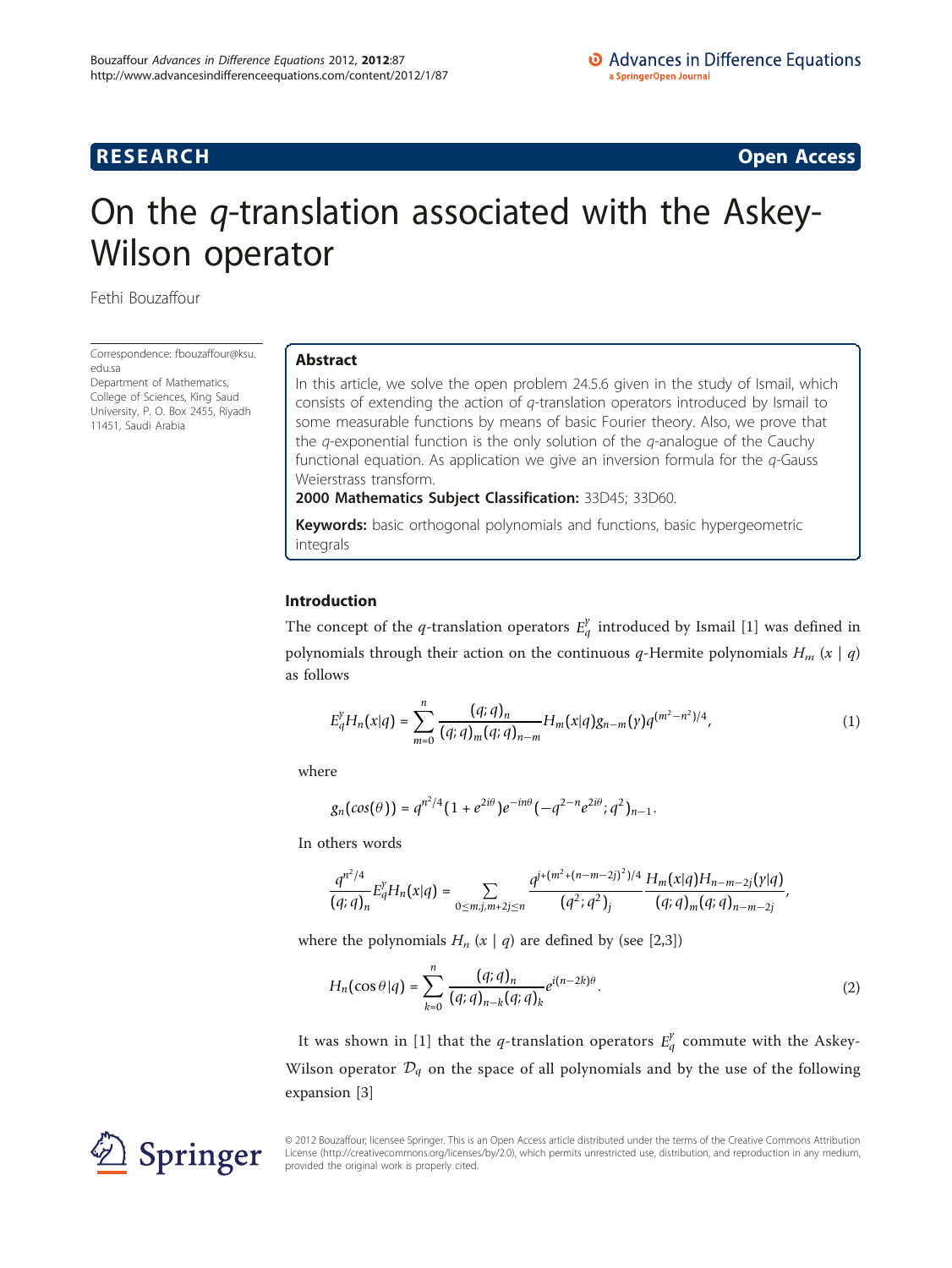$$
(q\alpha^2;q^2)_{\infty} \mathcal{E}_q(x;\alpha) = \sum_{n=0}^{\infty} \frac{\alpha^n}{(q;q)_n} q^{n^2/4} H_n(x|q).
$$
 (3)

In ([\[1](#page-10-0)], (2.21)), the author proved the following product formula for the  $q$ -exponential function

$$
E_q^{\gamma} \mathcal{E}_q(x; \alpha) = \mathcal{E}_q(x; \alpha) \mathcal{E}_q(y; \alpha).
$$
 (4)

Furthermore, if  $y$  and  $z$  are two complex variables, then we have [[1](#page-10-0)]

$$
\begin{aligned} E_q^\gamma E_q^z &= E_q^z E_{q}^\gamma, \\ E_q^\gamma f(x) &= E_q^x f(\gamma). \end{aligned}
$$

In [[3\]](#page-10-0) problem 24.5.6, Ismail proposed the extension of the action of  $E_q^{\gamma}$  to measurable functions and proving that the only measurable functional solution of the  $q$ -analogue of the Cauchy functional equation

$$
E_q^{\gamma}f(x) = f(x)f(\gamma)
$$

is the *q*-exponential function.  $\mathcal{E}_q(x;\alpha)$ . The purpose of this paper is to define a new  $q$ -translation operator  $T^{\mathrm{x}}_q$  related to Askey-Wilson operator acting in some measurable functions by means of the basic Fourier series. We show that the new  $q$ -Translation coincides with  $E_q^{\gamma}$  on the set of continuous q-Hermite polynomials. In the same context, we establish many properties satisfied by the  $q$ -translation operator and generalizing the classical ones.

In the first section, we recall some results of basic Fourier series given in [[4\]](#page-10-0). In Section "Preliminaries", we define and study the *q*-translation operator  $T_q^x$ . Also we solve the following problem

$$
\begin{cases} \mathcal{D}_{q,x}u(x, y) = \mathcal{D}_{q,y}u(x, y) \\ u(x, 0) = f(x), f \in H_{\varepsilon}.\end{cases}
$$
\n(5)

As a consequence of (5) we solve the basic analogue of the Cauchy functional equation

$$
f(x \oplus \gamma) := T_q^x f(\gamma) = f(x) f(\gamma), \tag{6}
$$

where the function f is in the same subspace of  $L^2(w(x) dx)$ . In addition, we prove the q-translation invariance of the measure w  $(x)$  dx over  $(-1, 1)$ . Some q-analogous of the Gauss Weierstrass transforms are studied in Section "q-Gauss Weierstrass transform".

# Preliminaries

Let  $0 < q < 1$  and  $a \in \mathbb{C}$ , the q-shift factorial is defined by (see [\[2](#page-10-0)])

$$
(a;q)_0 = 1,
$$
  
\n
$$
(a;q)_n = \prod_{k=0}^{n-1} (1 - aq^k), \quad n = 1, 2, ..., \infty.
$$

Given a function  $f(x)$  with  $x = \cos \theta$ ,  $f(x)$  can be viewed as a function of  $e^{i\theta}$ .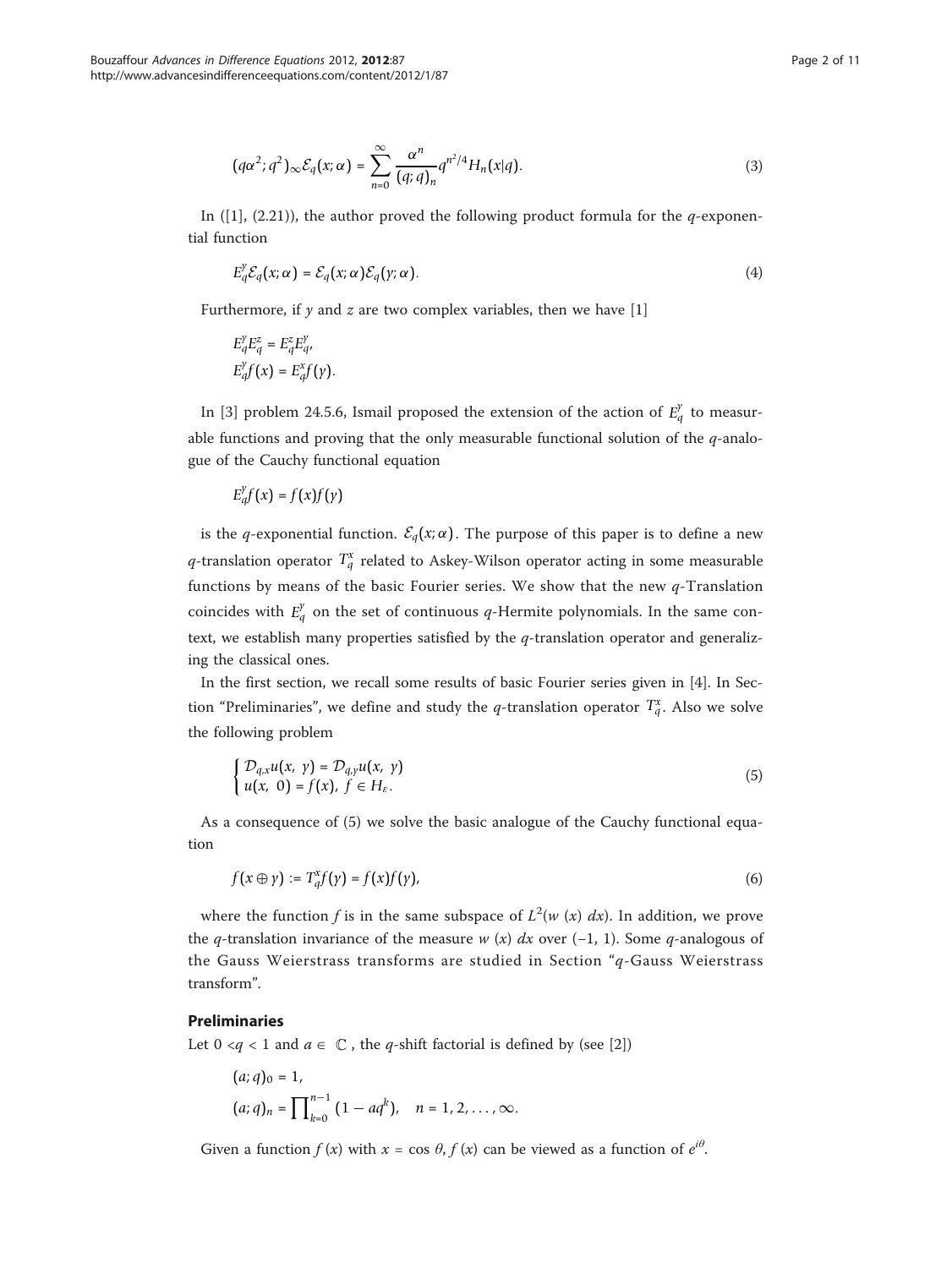Let

$$
\breve{f}(e^{i\theta}):=f(\cos\theta).
$$

The Askey-Wilson-divided difference operator  $\mathcal{D}_q$  is defined by

$$
(\mathcal{D}_q f)(x) = \frac{\breve{f}(q^{\frac{1}{2}} e^{i\theta}) - \breve{f}(q^{-\frac{1}{2}} e^{i\theta})}{(q^{\frac{1}{2}} - q^{-\frac{1}{2}})i \sin \theta}.
$$
 (7)

The *q*-exponential function is given by [\[5](#page-10-0)]

$$
\mathcal{E}_q(\cos\theta, \cos\phi; \alpha) = \frac{(\alpha^2; q^2)_{\infty}}{(q\alpha^2; q^2)_{\infty}} \sum_{n=0}^{\infty} \left( -e^{i(\theta+\phi)} q^{(1-n)/2}, -e^{i(\theta-\phi)} q^{(1-n)/2}; q \right)_n
$$

$$
\times \frac{(\alpha e^{-i\phi})^n}{(q; q)_n} q^{n^2/4}.
$$

The *q*-exponential function  $\mathcal{E}_q(\cos \theta, \cos \phi; \alpha)$  is a solution of the *q*-difference equation of first-order [\[3](#page-10-0)]

$$
\mathcal{D}_q \mathcal{E}_q(\cos \theta, \cos \phi; \alpha) = \frac{2\alpha q^{1/4}}{1-q} \mathcal{E}_q(\cos \theta, \cos \phi; \alpha).
$$

Put

$$
\mathcal{E}_q\big(x;\alpha\big)=\mathcal{E}_q\big(x,\ 0;\alpha\big),
$$

then, we have (see [\[3](#page-10-0)])

$$
\mathcal{E}_q(x, y; \alpha) = \mathcal{E}_q(x; \alpha) \mathcal{E}_q(y; \alpha),
$$

and

$$
\lim_{q\to 1}\mathcal{E}_q(x;(1-q)\alpha)=\exp(2\alpha x).
$$

Ismail and Zhang [\[5](#page-10-0),[3\]](#page-10-0) defined the  $q$ -cosine and  $q$ -sine functions through their  $q$ exponential function as in the standard way, i.e.,

$$
\mathcal{E}_q(x; i\omega) = C_q(x; \omega) + i S_q(x; \omega),
$$

and used transformation formulas to continue them analytically to entire functions in the variable  $\omega$ . Bustoz and Suslov [[4\]](#page-10-0) have established the following orthogonality relations

$$
\int_{-1}^{1} \mathcal{E}_q(x; i\omega_n) \overline{\mathcal{E}_q(x; i\omega_m)} w(x) dx = 2k(\omega_n) \delta_{n,m},
$$
\n(8)

where

$$
w(\cos \theta) = \frac{(e^{2i\theta}, e^{-2i\theta}; q)_{\infty}}{(q^{1/2}e^{2i\theta}, q^{1/2}e^{-2i\theta}; q)_{\infty}},
$$

$$
k(\omega) = \pi \frac{(q^{1/2}; q)_{\infty}^2}{(q; q)_{\infty}^2} \frac{(-\omega^2; q^2)_{\infty}}{(-q\omega^2; q^2)_{\infty}} \sum_{k=0}^{\infty} \frac{q^{k/2}}{1 + \omega^2 q^k},
$$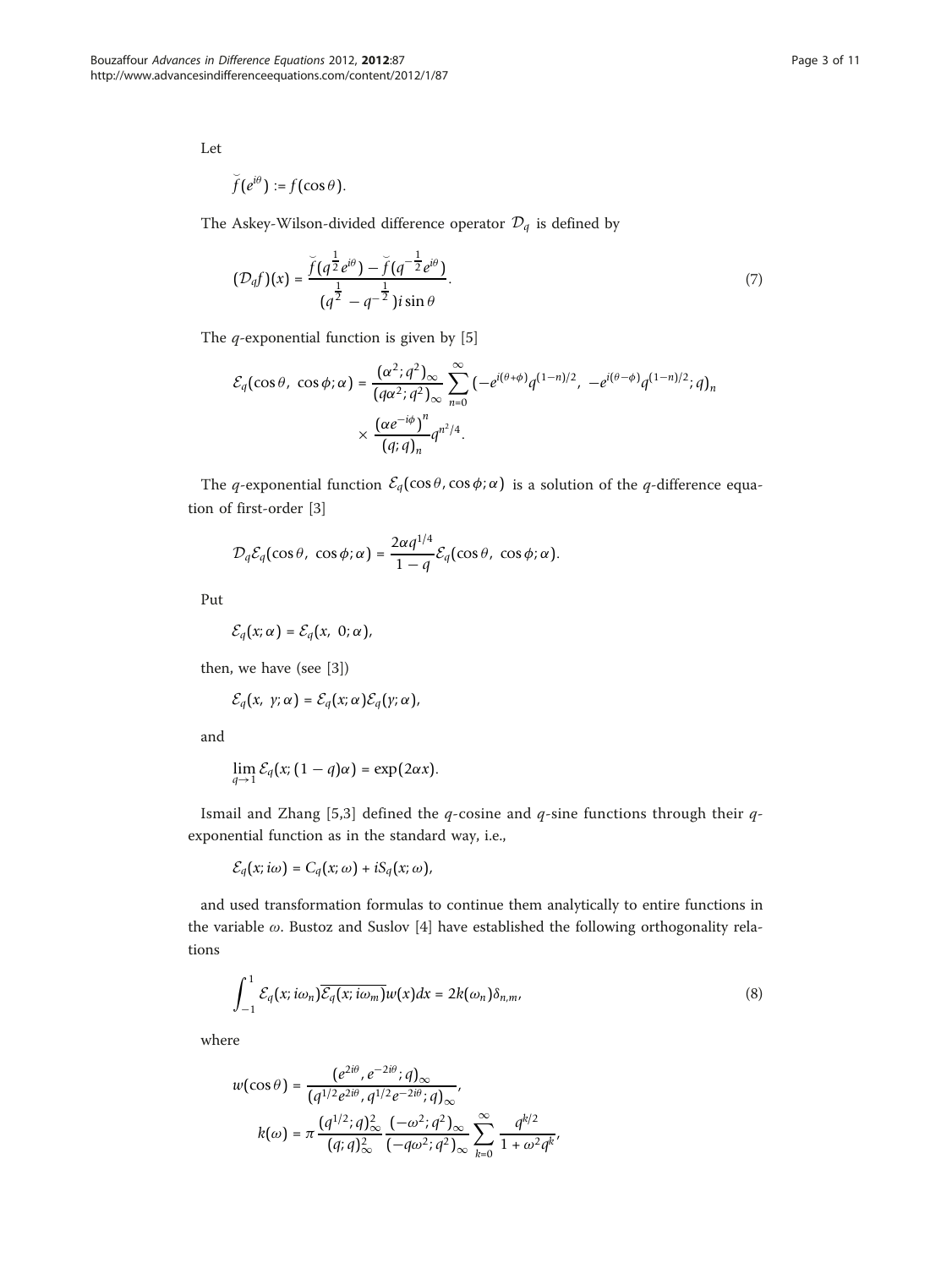$\omega_0 = 0$ ,  $\omega_1 < \omega_2 < ...$ , are zeros of the *q*-sine function  $S_q((q^{1/4} + q^{-1/4})/2)$ ;  $\omega$ ) and for *n*  $= 1, 2, \ldots, \omega_{-n} = -\omega_n.$ 

From [[4\]](#page-10-0), we have the following asymptotic estimates as  $n \to \infty$ 

$$
\omega_n \sim q^{1/4-n}
$$
, and  $k(\omega_n) \sim 2\pi \frac{(-q;q^2)_{\infty}}{(-q^{1/2};q)_{\infty}^2}$ , (9)

and for  $0 < \varepsilon < 1/2$  and  $|x| \leq 1 < (q^{\varepsilon} + q^{-\varepsilon})/2$ , we have

$$
|\mathcal{E}_q(x;i\omega_n)| < \frac{(-q^{1/4-\varepsilon}|\omega_n|; q^{1/2})_{\infty}}{(q, q^{2\varepsilon}, q^{1-2\varepsilon}; q)_{\infty}(-q\omega_n^2; q^2)_{\infty}} \sim Cq^{-2\varepsilon n},
$$
\n(10)

where  $C = 1/(-q^{1/2}, q; q)_{\infty} (q^{\varepsilon}, q^{1/2-\varepsilon}; q^{1/2})_{\infty}$ .

# q-Translation

We define the *q*-Fourier transform  $\mathcal{F}_q$  as

$$
\mathcal{F}_q(f)(n)=\int_{-1}^1\mathcal{E}_q(x;-i\omega_n)f(x)w(x)dx,\;n\in\mathbb{Z}.
$$

Put

$$
l^{2}(k(\omega_{n}))=\{(z_{n})_{n\in\mathbb{Z}};\sum_{n=-\infty}^{\infty}\frac{1}{2k(\omega_{n})}|z_{n}|^{2}<\infty\}.
$$

**Theorem 1.** The transform  $\mathcal{F}_q$  is an isomorphism from  $L^2((-1, 1), w(x)dx)$  into  $l^2$  (k  $(\omega_n)$ ) and its inverse is given by

$$
f(x) = \sum_{n=-\infty}^{\infty} \frac{1}{2k(\omega_n)} \mathcal{F}_q(f)(n) \mathcal{E}_q(x; i\omega_n).
$$

*Proof.* The result follows from the fact that the family  $\{\mathcal{E}_q(x; i\omega_n)\}_{n=-\infty}^{\infty}$  is complete and orthogonal in  $L^2$  ((-1, 1),  $w(x)dx$ ) (see [[4\]](#page-10-0), [\[6](#page-10-0)]). □

Next, we use the *q*-Fourier series to define the *q*-translation operators  $T_q^x$ . Let denote by  $H_e$ , ( $\varepsilon > 0$ ), the space of functions in  $L^2((-1, 1), w(x)dx)$  such that

$$
\sum_{n=-\infty}^{\infty} \frac{q^{-4\varepsilon|n|}}{2k(\omega_n)} |\mathcal{F}(f)(n)|^2 < \infty.
$$

**Definition 1.** Let  $0 < \varepsilon < 1/2$  and f in  $H_{\varepsilon}$ , we put

$$
T_q^{\gamma}f(x) = \sum_{n=-\infty}^{\infty} \frac{1}{2k(\omega_n)} \mathcal{F}_q(f)(n)\mathcal{E}_q(x; i\omega_n)\mathcal{E}_q(y; i\omega_n),
$$
  
= 
$$
\sum_{n=-\infty}^{\infty} \frac{1}{2k(\omega_n)} \mathcal{F}_q(f)(n)\mathcal{E}_q(x, y; i\omega_n).
$$

The operators  $T_q^y$ , are called  $q$ -translation operators associated to the Askey-Wilson operator.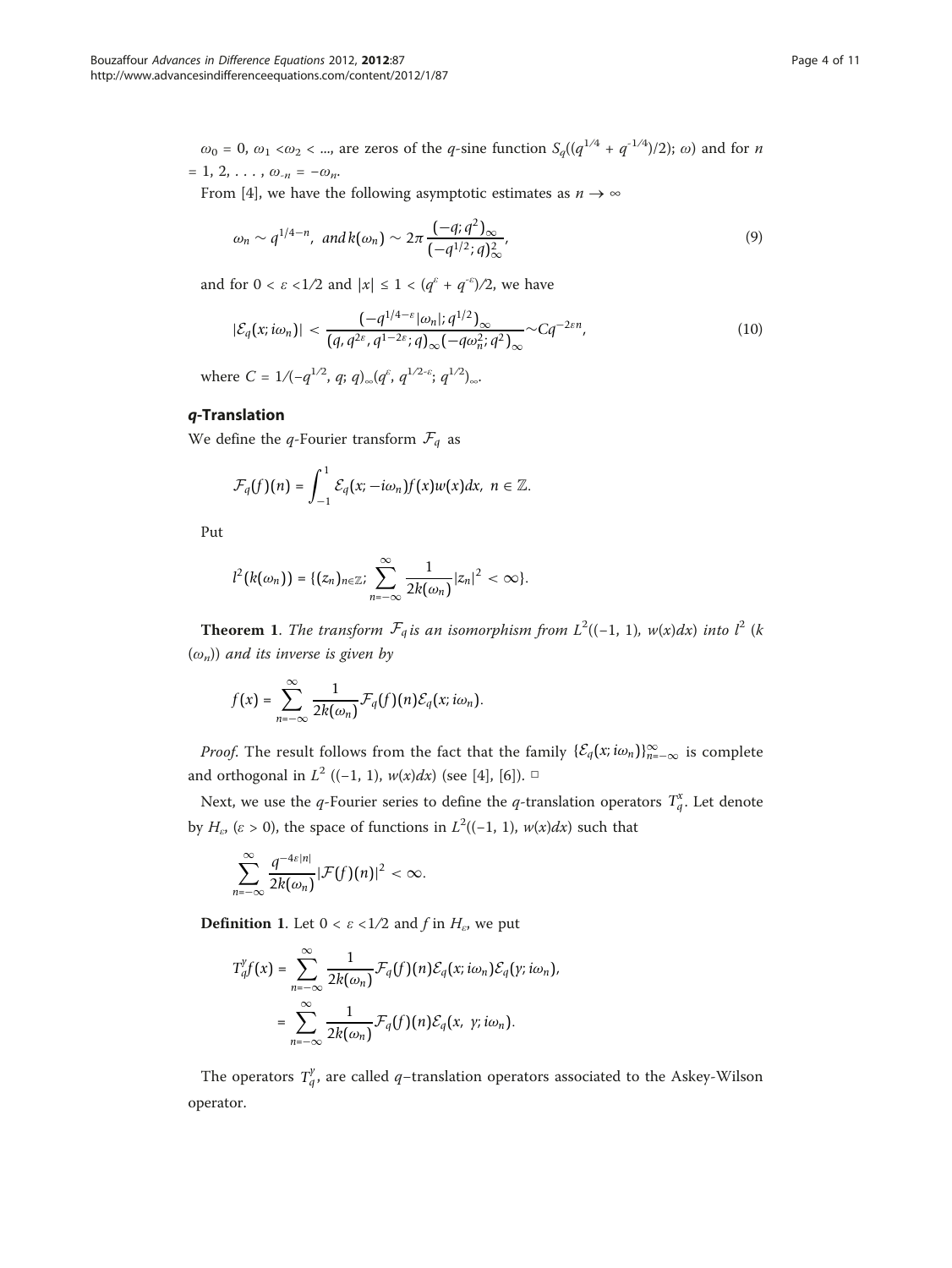Remark 1. (1) The q-translation operators are characterized by the formula

$$
\mathcal{F}_q(T_q^yf)(n)=\mathcal{E}_q(y;i\omega_n)\mathcal{F}_q(f)(n), n\in\mathbb{Z}.
$$

(2) The Askey-Wilson operator introduced in (7) can be defined on the space  $H_{1/2}$ via

$$
\mathcal{D}_q f(x) = \frac{q^{1/4}}{1-q} i \sum_{n=-\infty}^{\infty} \frac{1}{k(\omega_n)} \omega_n \mathcal{F}_q(f)(n) \mathcal{E}_q(x; i\omega_n).
$$

**Proposition 2.** For  $0 < \varepsilon < 1/2$ , we have

- (1)  $T_q^0 = id$ (2)  $T_q^{\gamma} \mathcal{E}_q(x; i\omega_n) = \mathcal{E}_q(x; i\omega_n) \mathcal{E}_q(y; i\omega_n)$ (3)  $T_q^{\gamma}f(x) = T_q^{\gamma}f(\gamma)$
- (4)  $\mathcal{D}_q T_q^{\gamma} f = T_q^{\gamma} \mathcal{D}_q f, f \in H_1$ ,

where id denotes the identity operator. Proof. The properties (1)-(3) are evident. To prove property (4), let

$$
f(x)=\sum_{n=-\infty}^{\infty}\mathcal{F}_q(f)(n)\mathcal{E}_q(x;i\omega_n)\in H_1.
$$

From (9) and (10) we have

$$
\mathcal{D}_{q}T_{q}^{\gamma}f = \sum_{n=-\infty}^{\infty} \frac{2q^{1/4}}{1-q} i\omega_{m} \mathcal{F}_{q}(f)(n)\mathcal{E}_{q}(x;i\omega_{n})\mathcal{E}_{q}(x;i\omega_{n})
$$
  
=  $T_{q}^{\gamma} \mathcal{D}_{q}f$ .

| . .<br>. . |
|------------|
|            |
|            |

**Theorem 3.** For  $0 \le \varepsilon < 1/2$  and f in  $H_{\varepsilon}$ , the function

$$
u(x, y) = T_q^{\gamma}f(x),
$$

is the unique solution of the system

$$
\begin{cases} \mathcal{D}_{q,x}u(x, y) = \mathcal{D}_{q,y}u(x, y), \\ u(x, 0) = f(x). \end{cases}
$$
\n(11)

*Proof.* It is clear that the function  $T_q^{\gamma} f(x)$  is a solution of the system (11). Applying the *q*-Fourier transform to each member of the system (11), we obtain for  $n \in \mathbb{Z}$ ,

$$
\left\{\begin{aligned} \mathcal{D}_{q,\gamma}\mathcal{F}_q\left(u\left(.;\;\gamma\right)\right)(n)&=\frac{2iq^{1/4}}{1-q}\omega_n\mathcal{F}_q\big(u\left(.;\;\gamma\right)\big),\\ \mathcal{F}_q\left(u\left(.;\;0\right)\right)(n)&=\mathcal{F}_q(f)(n). \end{aligned}\right.
$$

Hence

$$
\mathcal{F}_q(u(.; \gamma))(n) = \mathcal{F}_q(f)(n)\mathcal{E}_q(\gamma; i\omega_n).
$$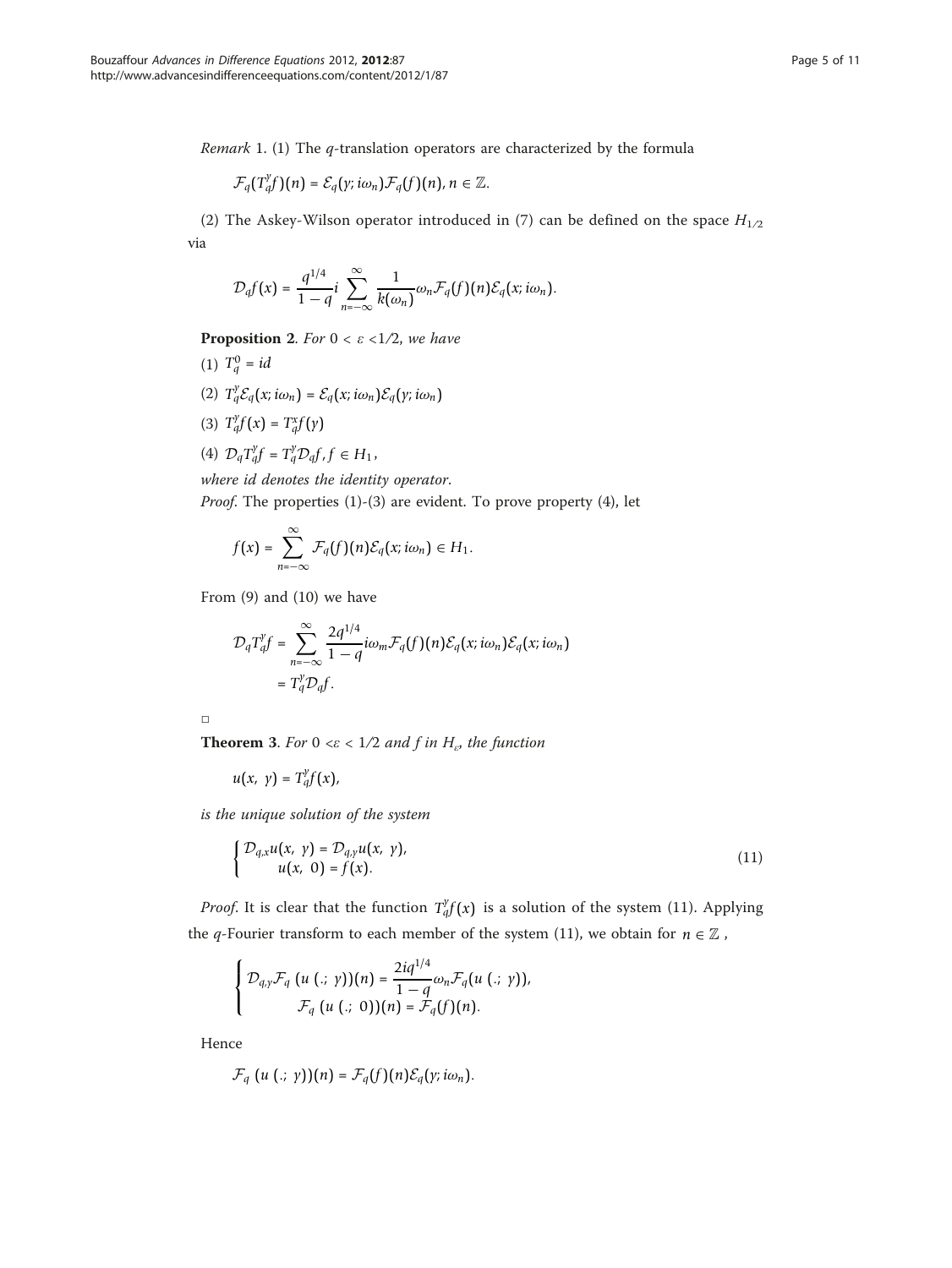So that

$$
u(x, y) = \sum_{n=-\infty}^{\infty} \mathcal{F}_q(f)(n) \mathcal{E}_q(y; i\omega_n) \mathcal{E}_q(x; i\omega_n)
$$
  
=  $T_q^y f(x)$ .

 $\Box$ 

**Proposition 4.** Let  $0 < \varepsilon < 1/4$ , we have

$$
\mathcal{E}_q(x; it) \in H_{\varepsilon}.
$$

Proof. From the integral (3.13) in [[7\]](#page-10-0), we get

$$
\mathcal{F}\left(\mathcal{E}_{q}\left(.; \; it\right)\right)(n) = \int_{-1}^{1} \mathcal{E}_{q}\left(x; \; it\right) \mathcal{E}_{q}\left(x; -i\omega_{n}\right) w(x) dx
$$

$$
= \text{Sinc}_{q}\left(t, n\right),
$$

where

$$
\operatorname{Sinc}_q(t, n) = \frac{(q^{1/2}; q)_{1/2}(-q\omega_n^2; q^2)_{\infty} \operatorname{Im}((it, -i\omega_n; q^{1/2})_{\infty})}{(-qt^2; q^2)_{\infty}(\omega_n + t) \frac{\partial}{\partial t} \operatorname{Im}((it, -i\omega_n; q^{1/2})_{\infty})|_{t=-\omega_n}}.
$$

By (9), we have the asymptotic estimates as  $n \to \infty$ 

$$
\begin{aligned} (-q\omega_n^2; q^2)_{\infty} &\sim (-q^{1/2-2n}; q^2)_{\infty} \\ &\sim (-)^n q^{-n^2+1/2n} (-q^{1/2}; q^2)_n (-q^{3/2}; q^2)_{\infty}, \end{aligned}
$$

and similarly

Im(it, 
$$
-i\omega_n
$$
;  $q^{1/2}$ ) <sub>$\infty$</sub>   $\sim$   $(-1)^n q^{-n^2}$ Im(it,  $iq^{1/4}$ ;  $q^{1/2}$ ) <sub>$\infty$</sub> .

Then from (9) and relation ((3.15), [\[7](#page-10-0)]), we obtain as  $n \to \infty$ 

$$
\operatorname{Sinc}_q(t,n) \sim \frac{(q,q^2)^3_{\infty} \operatorname{Im}(it, iq^{1/4};q^{1/2})_{\infty}}{2q^{1/4}(q,q)^2_{\infty}(q^{-3/2},q^{1/2},q;q^2)_{\infty}} q^{n/2},\tag{12}
$$

and

$$
\text{Sinc}_q(t, -n) \sim \frac{(q, q^2)_{\infty}^3 \text{Im}(-it, iq^{1/4}; q^{1/2})_{\infty}}{2q^{1/4}(q, q)_{\infty}^2 (q^{-3/2}, q^{1/2}, q, q^2)_{\infty}} q^{n/2}.
$$
\n(13)

So that

$$
\frac{q^{-4|n|}}{2k(\omega_n)}|\mathcal{F}(\mathcal{E}_q(.;it))(n)|^2 \sim Cq^{(1-4\varepsilon)|n|}.
$$

Then the following series

$$
\sum_{n=-\infty}^{\infty} \frac{q^{-4\varepsilon|n|}}{2k(\omega_n)} |\mathcal{F}(\mathcal{E}_q(.;it))(n)|^2,
$$

converges iff  $\varepsilon$  < 1/4.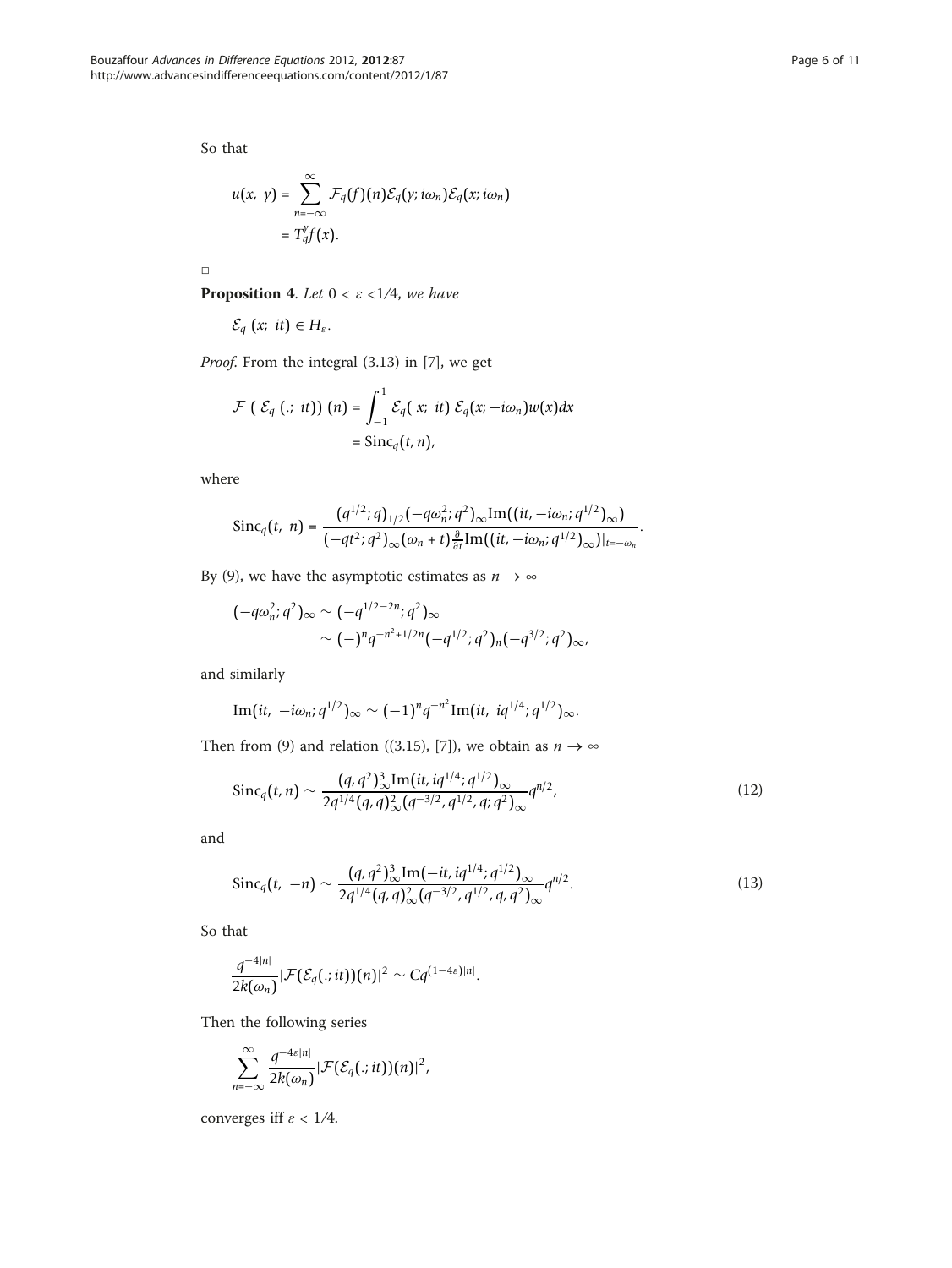This show for  $0 \leq \epsilon \leq 1/4$  we have

$$
\mathcal{E}_q(x;~it) \in H_{\varepsilon},
$$

and  $\Box$ 

$$
\mathcal{E}_q(x; it) = \sum_{n=-\infty}^{\infty} \text{Sinc}_q(t, n) \mathcal{E}_q(x; i\omega_n).
$$
 (14)

**Proposition 5.** For  $t \ne -iq^{-1/2-n}$ ,  $n = 0, ±1, ±2, ...$  we have

$$
T_q^{\gamma} \mathcal{E}_q(x; it) = \mathcal{E}_q(x; it) \mathcal{E}_q(y; it).
$$

Proof. From Proposition 2, we see that the following two functions

 $(x, y) \rightarrow \mathcal{E}_q(x; it)\mathcal{E}_q(y; it),$ 

and

$$
(x,\gamma)\to T_q^\gamma\mathcal{E}_q(x;it),
$$

are solutions of the system

$$
\left\{\begin{aligned} \mathcal{D}_{q,x}u\big(x,\gamma\big)&=\mathcal{D}_{q,\gamma}u\big(x,\gamma\big),\\ u\big(x,0\big)&=\mathcal{E}_q\big(x;\alpha\big). \end{aligned}\right.
$$

The result follows by Theorem 3. □

In the following proposition, we find the invariance of the measure  $w(x)dx$  over (-1, 1) by the  $q$ -translation operators.

**Proposition 6.** Let  $0 < \varepsilon < 1/2$  and  $f \in H_{\varepsilon}$ . Then

$$
\int_{-1}^1 T_q^{y} f(x) w(x) dx = \int_{-1}^1 f(x) w(x) dx.
$$

Proof. We have

$$
\int_{-1}^1 T_q^{\gamma} f(x) w(x) dx = \int_{-1}^1 \sum_{n=-\infty}^{\infty} \frac{1}{2k(\omega_n)} \mathcal{F}(f)(n) \mathcal{E}_q(x; i\omega_n) \mathcal{E}_q(y; i\omega_n) w(x) dx.
$$

Then, we get after interchangement of integral and sum

$$
\int_{-1}^{1} T_q^{\gamma} f(x) w(x) dx = \mathcal{F}(f)(0) = \int_{-1}^{1} f(x) w(x) dx.
$$
 (15)

To justify the interchangement of integral and summation, we put

$$
\sum_{n=-\infty}^{\infty}\int_{-1}^{1}|\frac{1}{2k(\omega_n)}\mathcal{F}(f)(n)\mathcal{E}_q(x,i\omega_n)\mathcal{E}_q(y,i\omega_n)|w(x)dx = \sum_{-\infty}^{\infty}c_n.
$$
 (16)

Let  $0 < \eta < 1/4$  and  $\delta > 0$  such that  $2\eta + \delta < 1/2$ , by (9) and (10), we have

$$
c_n \sim \frac{1}{2k(\omega_n)} |\mathcal{F}(f)(n)|q^{-4\eta|n|},
$$
  
 
$$
\sim \frac{1}{2k(\omega_n)} |\mathcal{F}(f)(n)|q^{-2(2\eta+\delta)|n|}q^{2\delta|n|}.
$$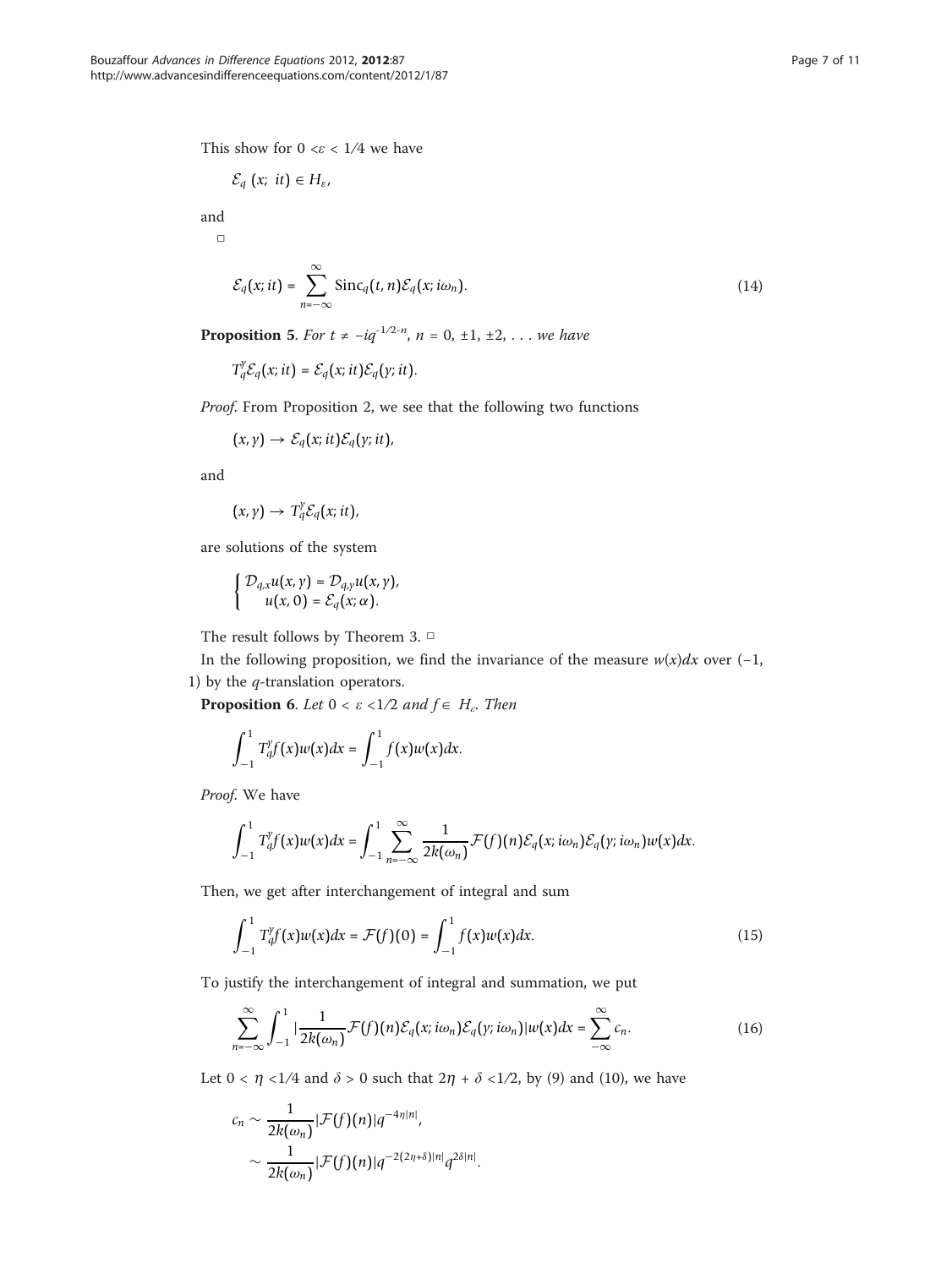The convergence of the series  $\sum_{-\infty}^{\infty} c_n$  follows from the Cauchy inequality and the fact that  $f \in H_{e}$ .

 $\Box$ 

In the following proposition, we show that the  $q$ -translation are self-adjoint operators.

**Proposition** 7. Let f and  $g \in H_{\varepsilon}$  where  $0 < \varepsilon < 1/2$ . Then

$$
\int_{-1}^1 T_q^x f(-\gamma)g(\gamma)w(\gamma) d\gamma = \int_{-1}^1 f(\gamma) T_q^x g(-\gamma)w(\gamma) d\gamma.
$$

Ismail [[1\]](#page-10-0) proved that the *q*-exponential function  $\mathcal{E}_q(x; \alpha)$  is the only solution of the functional equation

$$
f(x \oplus y) = f(x)f(y), \tag{17}
$$

where  $f(x)$  has the expansion  $f(x) = \sum_{n=0}^{\infty}$ *fn*  $\frac{\partial^m}{\partial q_i q} g_n(x)$ , which converges uniformly on

compact subsets of a domain  $Ω$ .

For  $f \in L^2$  ((−1, 1),  $w(x)dx$ ), we put

$$
\widehat{f}(t)=\int_{-1}^{1}f(x)\mathcal{E}_{q}(x,-it)w(x)dx.
$$

**Proposition 8.** Let  $f \in L^2((-1, 1) w(x)dx)$ , then the function

*F*(*t*) =  $(-qt^2; q^2)_{∞} \hat{f}(t)$ ,

is an entire function such that

$$
\lim_{r\to\infty}\frac{\ln(M(r,F))}{\ln^2r}\leq\frac{1}{\ln q-1}.
$$

Furthermore, the function  $F$  is of order  $0$  and has infinitely many zeros. *Proof.* The function f is in  $L^2((-1, 1) w(x)dx)$ , then

$$
\int_{-1}^1 |f(x)| w(x) dx < \infty.
$$

From (2) we have the following estimate

$$
|H_n(x|q)| \leq H_n(1|q), \text{ for } |x| < 1,
$$

and by (3) we can write for all  $t \in \mathbb{C}$ 

$$
|F(t)| \leq \int_{-1}^1 |f(x)| w(x) dx (-q|t|^2; q^2)_{\infty} \mathcal{E}_q(1; |t|).
$$

On the other hand

$$
\bigl(-q|t|^2;q^2\bigr)_{\infty}{\mathcal E}_q\bigl(1;|t|\bigr)=\sum_{n=0}^\infty\frac{\alpha^n}{(q;q)_n}q^{n^2/4}H_n\bigl(1|q\bigr).
$$

The result follows by a similar proof as in Lemma 14.1.4 and Corollary 14.1.5 in [\[3](#page-10-0)]. □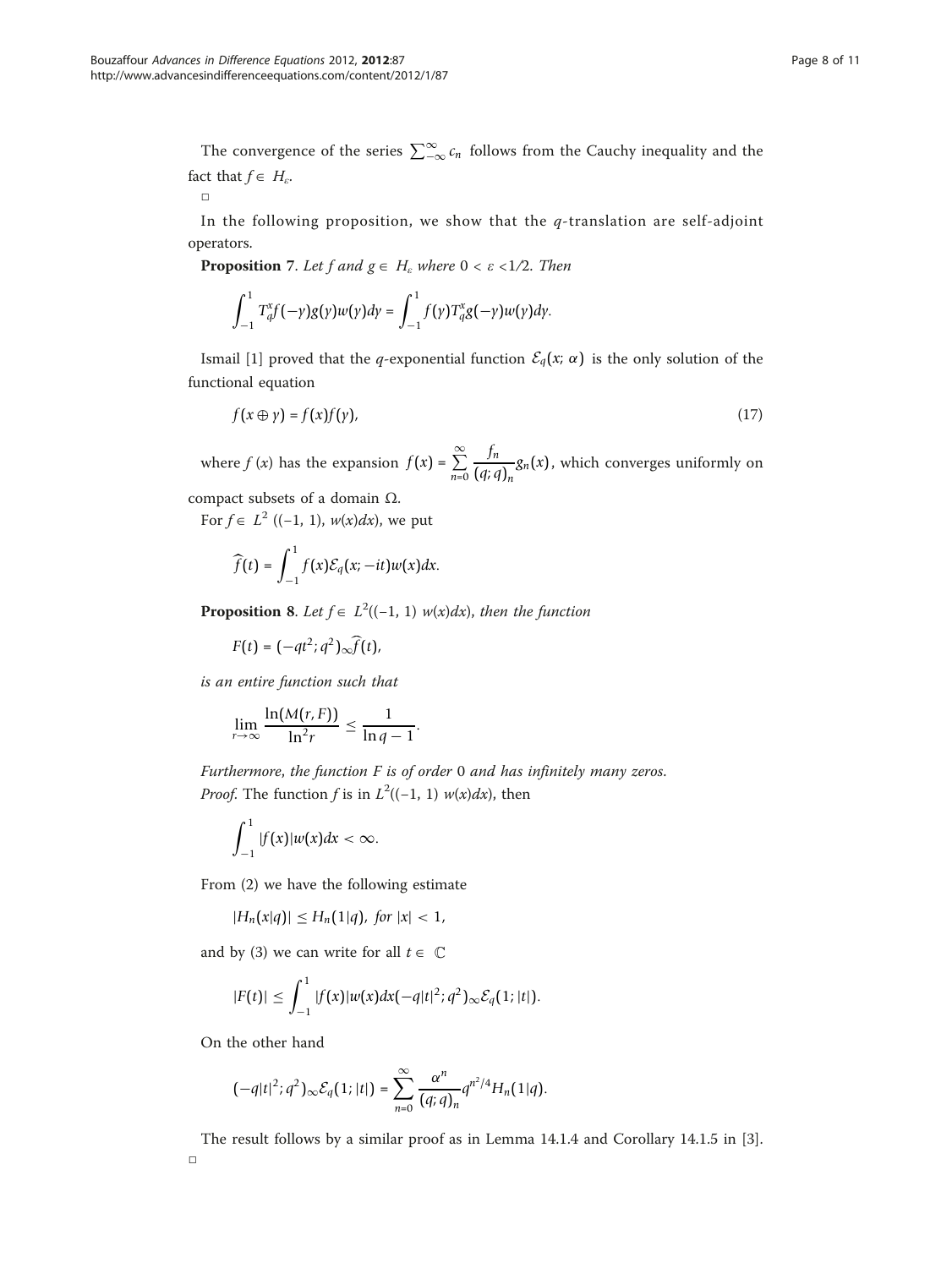Proposition 9. We have

$$
\widehat{T_q^y f}(t) = \mathcal{E}_q(y; it) \widehat{f}(t).
$$

*Proof.* It is easy to see that the function  $w(x)$  is even and the q-exponential  $\mathcal{E}_q(x; i t)$ satisfies

$$
\mathcal{E}_q(-x;~it~) = \mathcal{E}_q(-x;-it).
$$

Then from Propositions 4 and 7, we get

$$
\widehat{T_q^f}(t) = \int_{-1}^1 T_q^y f(x) \mathcal{E}_q(-x; it) w(x) dx
$$
  
= 
$$
\int_{-1}^1 f(x) T_q^y \mathcal{E}_q(-x; it) w(x) dx
$$
  
= 
$$
\mathcal{E}_q(y; it) \int_{-1}^1 f(x) \mathcal{E}_q(-x; it) w(x) dx
$$
  
= 
$$
\mathcal{E}_q(y; it) \widehat{f}(t).
$$

 $\Box$ 

In the following Proposition, we show that the *q*-translation operator  $T_q^x$  coincides with the  $q$ -Translation  $E_q^x$  defined by Ismail on the set of  $q$ -Hermite polynomials (2).

**Proposition 10.** For  $n = 0, 1, 2, \ldots$ , we have

$$
T_q^x H_n(\gamma|q) = E_q^x H_n(\gamma|q). \tag{18}
$$

Proof. By Proposition 5, we get

$$
(-qt^2;q^2)_{\infty}T_q^{\mathcal{X}}\mathcal{E}(\gamma;it)=(-qt^2;q^2)_{\infty}\mathcal{E}(x;it)\mathcal{E}(\gamma;it).
$$

Then the formula ([3, 14.6.7]) and (3) lead to

$$
\sum_{n=0}^{\infty} \frac{(it)^n q^{n^2/4}}{(q;q)_n} T_q^{\gamma} H_n(x|q) = \sum_{n=0}^{\infty} \frac{g_n(y)}{(q;q)_n} (it)^n \sum_{m=0}^{\infty} \frac{(it)^m q^{m^2/4}}{(q;q)_m} H_m(x|q).
$$

Hence,

$$
T_q^{\gamma}H_n(x|q)=\sum_{m=0}^n\frac{(q;q)_n}{(q;q)_m(q;q)_{n-m}}H_m(x|q)g_{n-m}(\gamma)q^{(m^2-n^2)/4}.
$$

□

**Theorem 11.** Let f be a function in  $L^2((-1, 1), w(x)dx)$  satisfying the following functional equation

$$
T_q^{\gamma}f(x)=f(x)f(\gamma),
$$

and we denote by  $Z_f$  the set of zeros of

$$
F(t) = (-qt^2; q^2)_{\infty} \widehat{f}(t).
$$

Then f is a function of two variables x and t equal to the q-exponential function  $\mathcal{E}_q(x; it)$ , for  $|x| < 1$  and  $t \in \mathbb{C} - Z_f$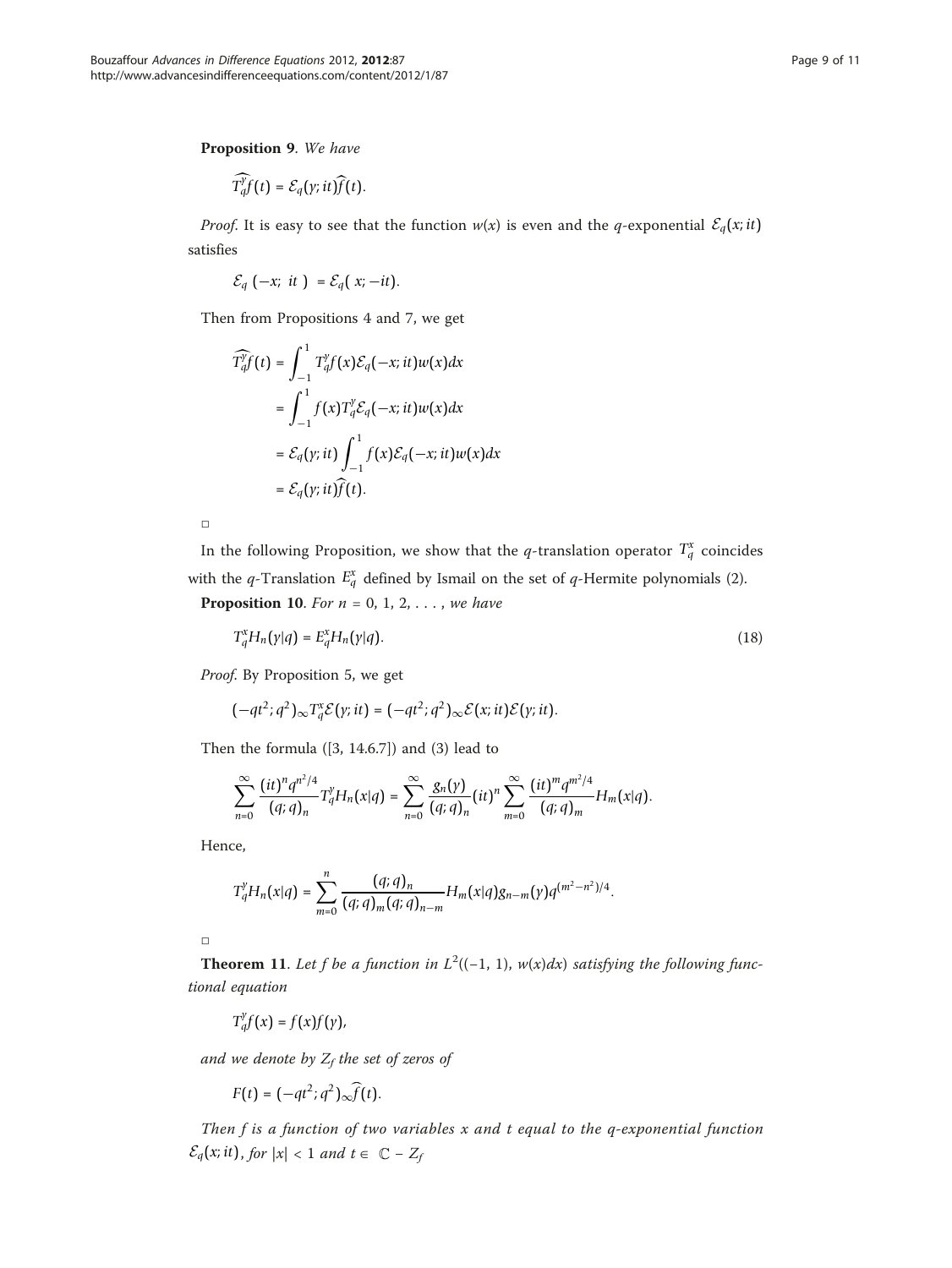*Proof.* Let f be a function in  $L^2$  ((-1, 1),  $w(x)dx$ ) satisfying

$$
T_q^{\gamma}f(x)=f(x)f(\gamma).
$$

By Proposition 9, we have

$$
\mathcal{E}_q(x; it) f(t) = f(x) f(t).
$$

Then for all complex numbers *t* such that  $f(t) \neq 0$ , we have

$$
f(x) := f(x, t) = \mathcal{E}_q(x; it),
$$

and f is a function of two variables x and  $t$ .  $\Box$ 

## q-Gauss Weierstrass transform

We conclude this study by an application of the  $q$ -translation operators. We consider the q-analogue of the Gauss Weierstrass transform by (see [\[3\]](#page-10-0)).

$$
F_W(f)(y) = \frac{(q;q)_{\infty}}{2\pi} \int_0^{\pi} T_q^y f(x)W(x) dx,
$$
\n(19)

where

$$
W(x)=(e^{2i\theta}, e^{-2i\theta};q)_{\infty}.
$$

In [[1\]](#page-10-0), the author proved that (19) can be inverted by the Askey-Wilson operator

$$
f(y) = \left(\frac{1}{4}q^{1/2}(1-q)^2 \mathcal{D}_q^2; q^2\right)_{\infty} F_W(f)(y).
$$
 (20)

where  $f$  is a polynomial.

In the following theorem we prove that the inversion formula (20) is still valid in the space

$$
H_{\infty} = \bigcap_{\varepsilon > 0} H_{\varepsilon}.
$$

Theorem 12. The q-Gauss Weierstrass transform has the inversion formula

$$
f(\gamma)=\left(\frac{1}{4}q^{1/2}(1-q)^2\mathcal{D}_q^2;q^2\right)_\infty F_W(\gamma),\;f\in H_\infty.
$$

*Proof.* Let  $f \in H_{\infty}$ , then by the formula

$$
\frac{1}{(qt^2;q^2)_{\infty}}=\frac{(q;q)_{\infty}}{2\pi}\int_0^{\pi}\mathcal{E}_q(x;t)W(x)dx,
$$

we have

$$
F_W(y) = \frac{(q;q)_{\infty}}{2\pi} \sum_{n=-\infty}^{\infty} \frac{1}{2k(\omega_n)} \mathcal{F}_q(f)(n) \mathcal{E}_q(y; i\omega_n) \int_{-1}^1 \mathcal{E}_q(x; i\omega_n) W(x) dx
$$
  
= 
$$
\sum_{n=-\infty}^{\infty} \frac{1}{2k(\omega_n)} \frac{1}{(-q\omega_n^2; q^2)_{\infty}} \mathcal{F}_q(f)(n) \mathcal{E}_q(y; i\omega_n).
$$